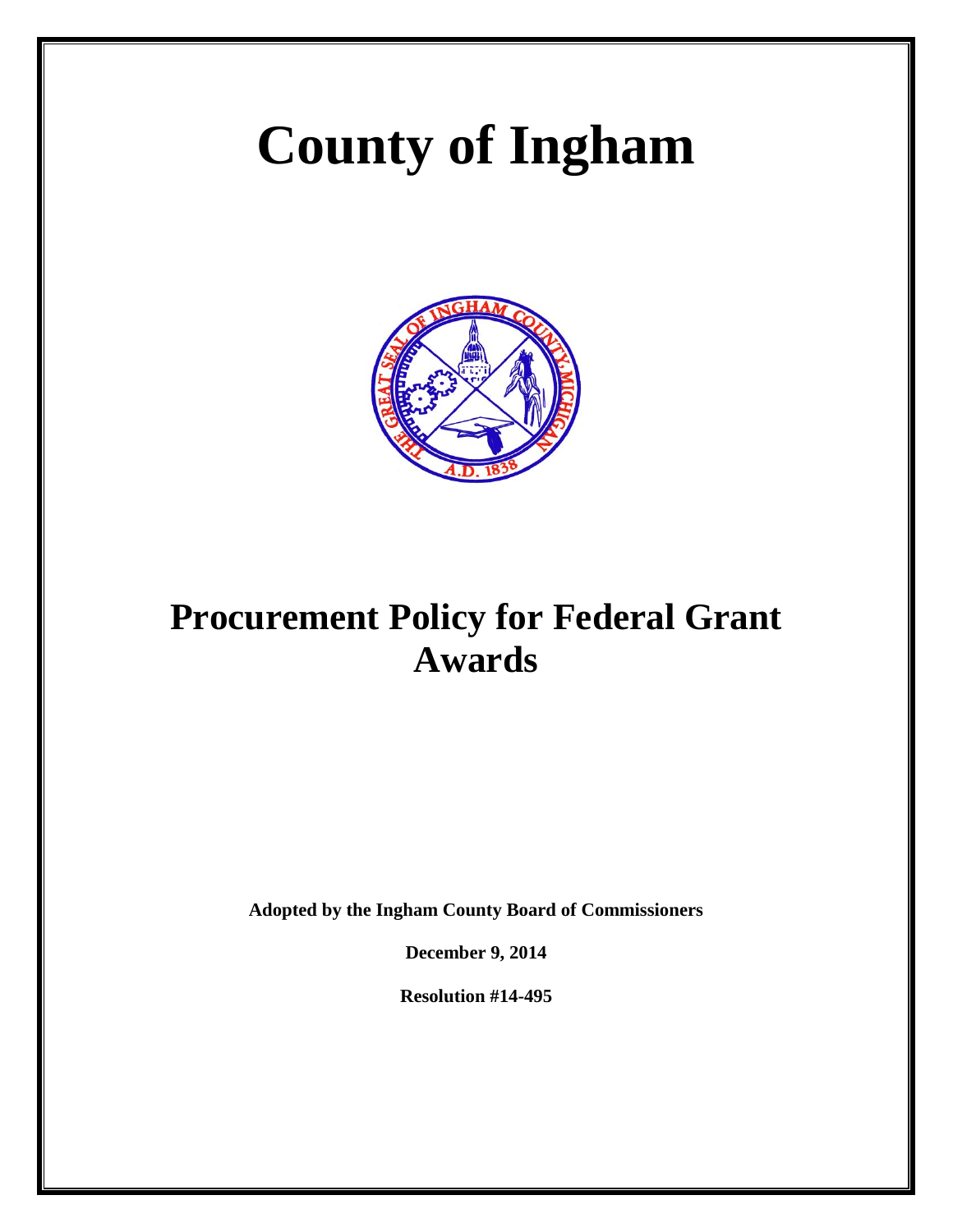#### **1.0 Purpose**

The purpose of this policy is to ensure that goods and services purchased for the performance of a federal grant award are obtained in a cost-effective manner and in compliance with federal regulations.

#### **2.0 Scope**

This policy applies to any employees authorized to initiate and/or approve purchases paid with federal grant funds.

#### **3.0 General Procurement Standards**

#### 3.1 Code of Conduct

As representatives of Ingham County (herein "County"), all employees are expected to conduct themselves in a professional and ethical manner, maintaining high standards of integrity and the use of good judgment. Employees are expected to be principled in their business interactions and act in good faith with individuals both inside and outside the County.

The following *Code of Conduct* shall govern the performance, behavior and actions of the County, including employees, directors, appointed or elected officials, volunteers, or agents who are engaged in any aspect of procurement, including, but not limited to, purchasing goods and services, awarding contracts and grants, and the administration and supervision of contracts:

- a) No employee, director, appointed or elected official, volunteer, or agent of the County shall participate in the selection, award, or administration of contracts supported by a federal award if a conflict of interest is real or apparent to a reasonable person.
- b) Conflicts of interest may arise when any employee, officer, or agent of the County, any member of his or her immediate family, his or her partner, or an organization which employs or is about to employ any of the parties indicated herein, has a real or apparent financial or other interest in or a tangible personal benefit from a firm considered for the contract.
- c) No employee, director, appointed or elected official, volunteer, or agent of the County shall do business with, award contracts to, or show favoritism toward a member of his or her immediate family, spouse's family or to any company, vendor, or contractor or parties to subcontractors who either employs or has any relationship to a family member; or award a contract or bid which violates the spirit or intent of federal, state and local procurement laws and policies established to maximize free and open competition among qualified vendors.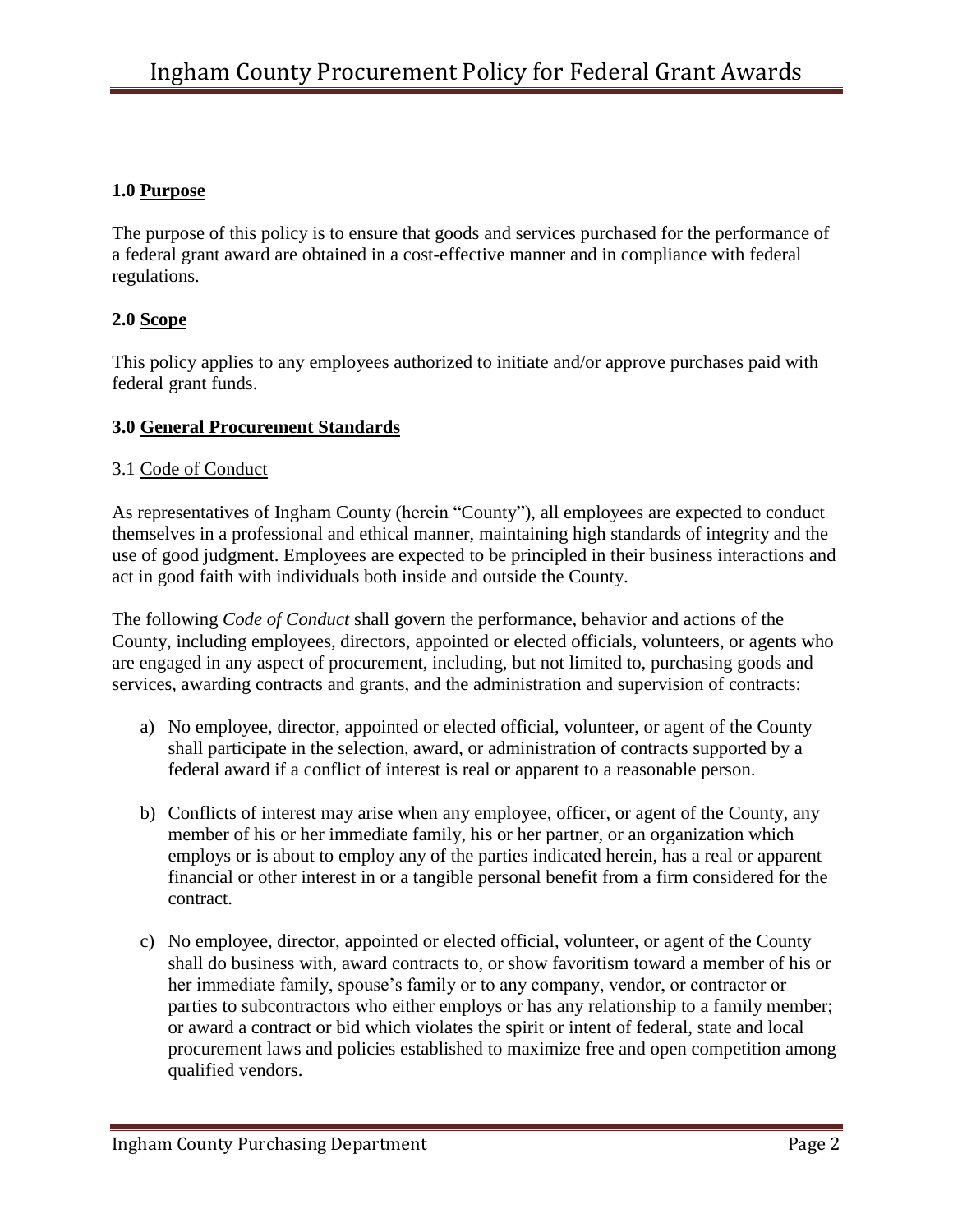- d) The County's employees, directors, appointed or elected officials, volunteers, or agents shall neither solicit nor accept gratuities, favors, gifts, consulting fees, trips, or anything having a monetary value in excess of twenty-five dollars (\$25.00) from a vendor, potential vendor, from the family or employees of a vendor, contractors or parties to subcontracts.
- e) All employees, officers and agents of the County shall adhere to the County's Ethics Policies and the Code of Conduct for Ingham County Employees.
- f) Disciplinary measures for violations of the *Code of Conduct* by employees, directors, appointed or elected officials, volunteers, or agents who are engaged in any aspect of procurement, including, but not limited to, purchasing goods and services, awarding contracts and grants, and the administration and supervision of contracts could lead to disciplinary measures, up to and including possible termination of employment.
- 3.2 Proper oversight must be maintained to ensure that contractors perform in accordance with the terms, conditions, and specifications of the County's contracts or purchase orders.
- 3.3 Acquisition of unnecessary or duplicative items must be avoided. Consideration should be given to consolidating or dividing procurements to obtain a more economical purchase. Where appropriate, an analysis will be made of lease versus purchase alternatives, and any other appropriate analysis to determine the most economical approach.
- 3.4 To foster greater economy and efficiency, and in accordance with efforts to promote costeffective use of shared services, the County shall enter into state and local intergovernmental agreements or inter-entity agreements where appropriate for procurement or use of common or shared goods and services.
- 3.5 Procuring federal excess and surplus property in lieu of purchasing new equipment and property whenever such use is feasible and reduces project costs shall be utilized.
- 3.6 Value engineering clauses may be used in contracts for construction projects of sufficient size to offer reasonable opportunities for cost reductions. Value engineering is a systematic and creative analysis of each contract item or task to ensure that its essential function is provided at the overall lower cost.
- 3.7 Contracts shall only be awarded to responsible contractors possessing the ability to perform successfully under the terms and conditions of a proposed procurement. Consideration will be given to such matters as contractor integrity, compliance with public policy, record of past performance, and financial and technical resources.
- 3.8 Records will be maintained sufficient to detail the history of procurement. These records will include, but are not necessarily limited to the following: rationale for the method of procurement, selection of contract type, contractor selection or rejection, and the basis for the contract price. The Purchasing Department will be the repository for said records and shall be maintained for a period of not less than seven (7) years.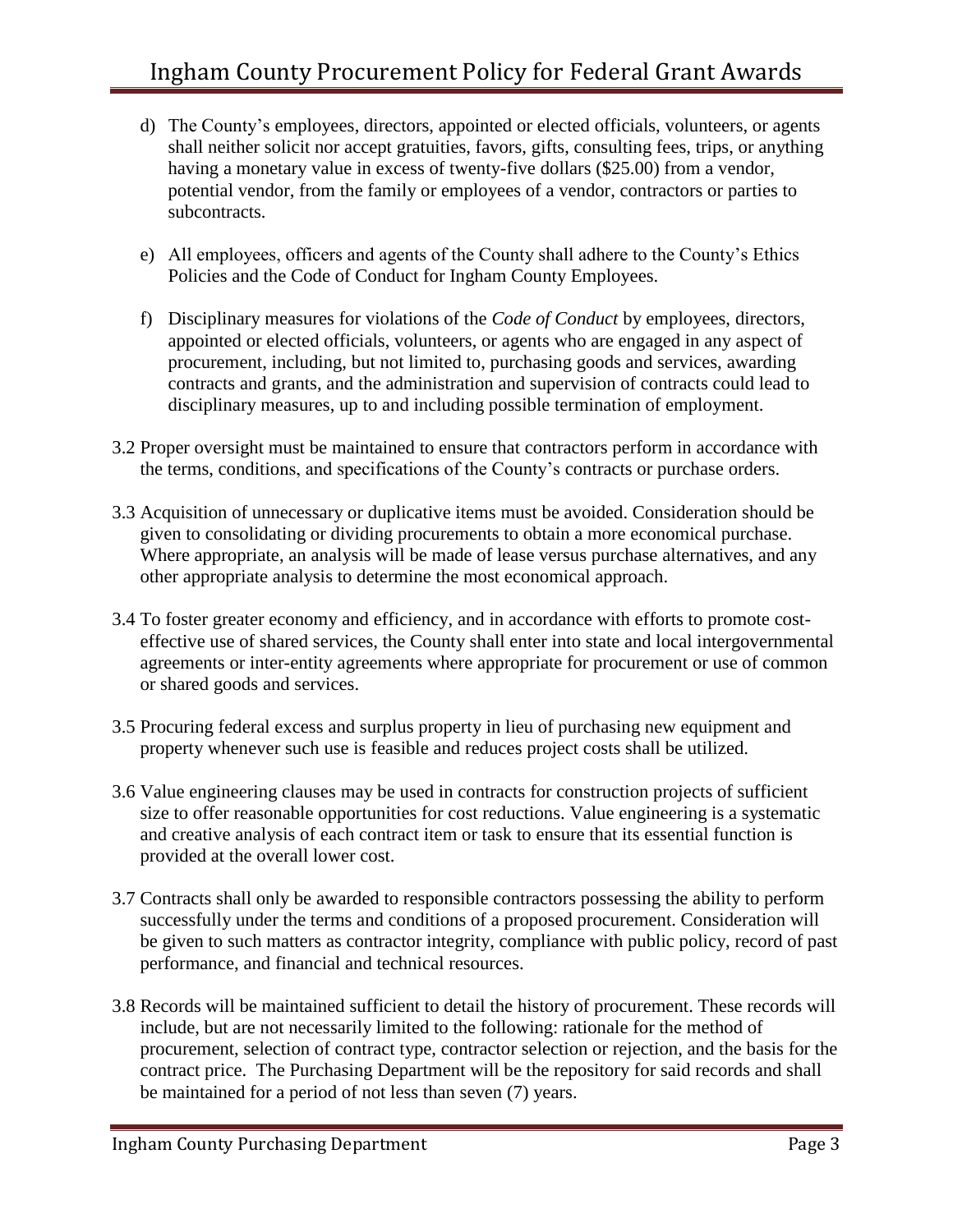- 3.9 Time and material type contracts (open-ended) may be used only after a determination that no other contract is suitable. Time and material type contract means a contract where the cost to the County is the sum of the actual cost of materials and direct labor hours charged at fixed hourly rates that reflect wages, general and administrative expenses, and profit. Each time and material contract will set a ceiling price that the contractor exceeds at its own risk. A higher degree of oversight is required in order to obtain reasonable assurance that the contractor is using efficient methods and effective cost controls.
- 3.10 The County alone will be responsible, in accordance with good administrative practice and sound business judgment, for the settlement of all contractual and administrative issues arising out of procurements. These issues include, but are not limited to, source evaluation, protests, disputes, and claims. These standards do not relieve the County of any contractual responsibilities under its contracts. The federal awarding agency will not substitute its judgment for that of the County unless the matter is primarily a federal concern. Violations of law will be referred to the local, state, or federal authority having proper jurisdiction.

# **4.0 Competition**

- 4.1 All procurement transactions must be conducted in a manner providing full and open competition. In order to ensure objective contractor performance and eliminate unfair competitive advantage, contractors that develop or draft specifications, requirements, statements of work, and invitations for bids or requests for proposals will be excluded from competing for such procurements. Some of the situations considered to be restrictive of competition include but are not limited to:
	- a) Placing unreasonable requirements on firms in order for them to qualify to do business;
	- b) Requiring unnecessary experience and excessive bonding;
	- c) Noncompetitive pricing practices between firms or between affiliated companies;
	- d) Noncompetitive contracts to consultants that are on retainer contracts;
	- e) Organizational conflicts of interest;
	- f) Specifying only a "brand name" product instead of allowing "an equal" product to be offered and describing the performance or other relevant requirements of the procurement; and
	- g) Any arbitrary action in the procurement process.
- 4.2 Procurements shall be conducted in a manner that prohibits the use of statutorily or administratively imposed state or local geographical preferences in the evaluation of bids or proposals, except in those cases where applicable federal statutes expressly mandate or encourage geographic preference. Nothing in this section preempts state licensing laws. When contracting for architectural and engineering (A/E) services, geographic location may be a selection criterion provided its application leaves an appropriate number of qualified firms, given the nature and size of the project, to compete for the contract.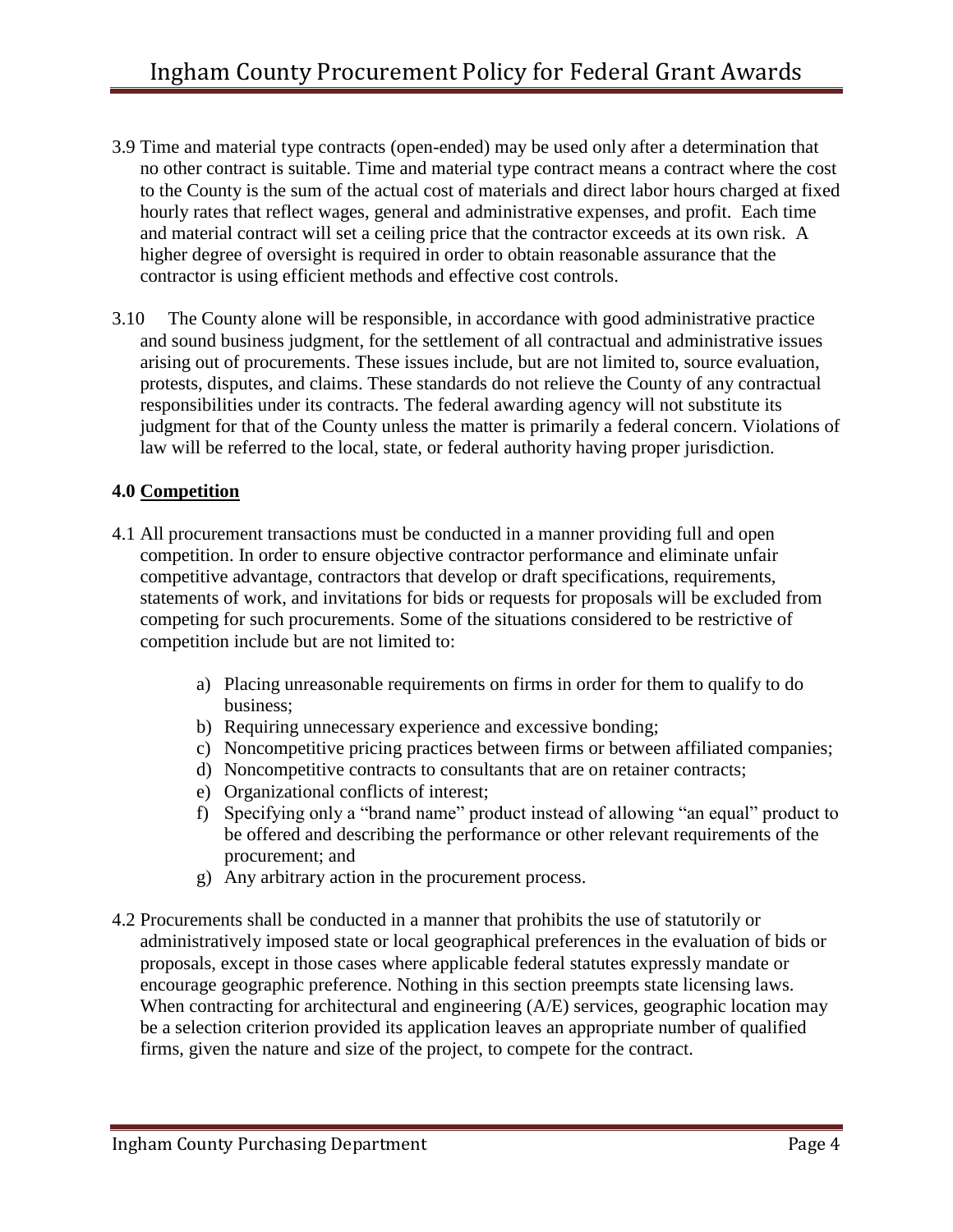- 4.3 All solicitations will incorporate a clear and accurate description of the technical requirements for the material, product, or service to be procured. Such description must not, in competitive procurements, contain features which unduly restrict competition. The description may include a statement of the qualitative nature of the material, product or service to be procured and, when necessary, must set forth those minimum essential characteristics and standards to which it must conform if it is to satisfy its intended use. Detailed product specifications should be avoided if at all possible. When it is impractical or uneconomical to make a clear and accurate description of the technical requirements, a "brand name or equivalent" description may be used as a means to define the performance or other salient requirements of procurement. The specific features of the named brand which must be met by offers must be clearly stated.
- 4.4 Bids and proposals shall identify all the requirements which the offerors must fulfill and all other factors to be used in evaluating bids or proposals.
- 4.5 All prequalified lists of persons, firms, or products which are used in acquiring goods and services must be current and include enough qualified sources to ensure maximum open and free competition. Also, potential bidders shall not be precluded from qualifying during the solicitation period.

#### **5.0 Methods of Procurement**

One of the following procurement methods shall be used:

#### 5.1 Procurement by Micro-purchases

Procurement by micro-purchase is the acquisition of supplies or services, the aggregate dollar amount of which does not exceed \$3,000 (or \$2,000 in the case of acquisitions for construction subject to the Davis-Bacon Act). To the extent practicable, micro-purchases will be distributed equitably among qualified suppliers. Micro-purchases may be awarded without soliciting competitive quotations if the Purchasing Director considers the price to be reasonable.

#### 5.2 Procurement by Small Purchase Procedures

Small purchase procedures are those relatively simple and informal procurement methods for securing services, supplies, or other property that do not cost more than the Simplified Acquisition Threshold (\$150,000). If small purchase procedures are used, price or rate quotations must be obtained from an adequate number of qualified sources.

#### 5.3 Procurement by Sealed Bids (formal advertising)

Bids are publicly solicited and a firm fixed price contract (lump sum or unit price) is awarded to the responsible bidder whose bid, conforming to all the material terms and conditions of the invitation for bids, is the lowest in price. The sealed bid method is the preferred method for procuring construction, if the following conditions apply: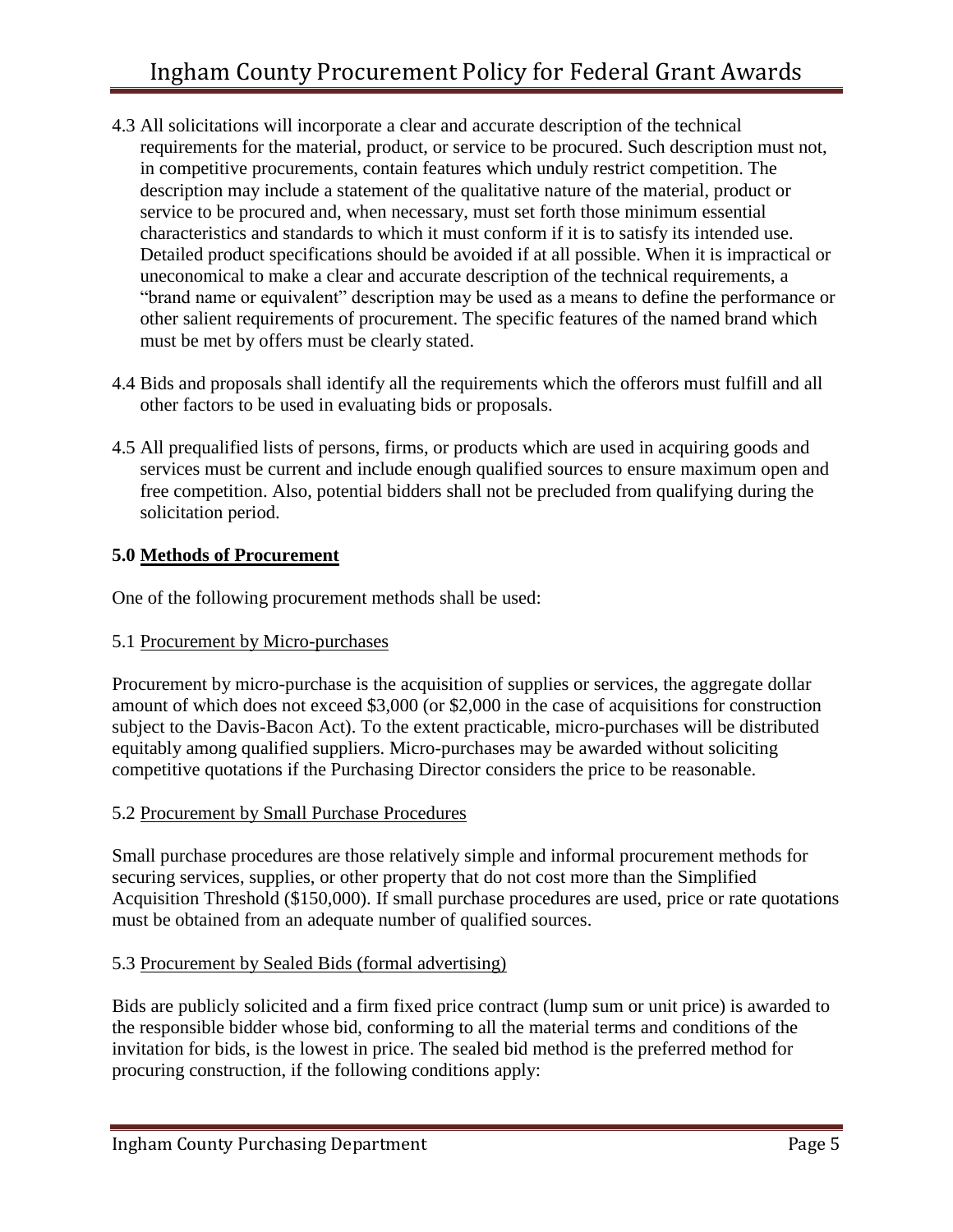- a) A complete, adequate, and realistic specification or purchase description is available;
- b) Two or more responsible bidders are willing and able to compete effectively for the business; and,
- c) The procurement lends itself to a firm fixed price contract and the selection of the successful bidder can be made principally on the basis of price.

If sealed bids are used, the following requirements shall apply:

- a) The invitation for bids will be publicly advertised and bids must be solicited from an adequate number of known suppliers, providing them sufficient response time prior to the date set for opening the bids;
- b) The invitation for bids, which will include any specifications and pertinent attachments, must define the items or services in order for the bidder to properly respond;
- c) All bids will be publicly opened at the time and place prescribed in the invitation for bids;
- d) A firm fixed price contract award will be made in writing to the lowest responsive and responsible bidder. Where specified in bidding documents, factors such as discounts, transportation cost, and life cycle costs must be considered in determining which bid is lowest. Payment discounts will only be used to determine the low bid when prior experience indicates that such discounts are usually taken advantage of; and,
- e) Any or all bids may be rejected if there is a sound documented reason.

#### 5.4 Procurement by Competitive Proposals

The technique of competitive proposals is normally conducted with more than one source submitting an offer, and either a fixed price or cost-reimbursement type contract is awarded. It is generally used when conditions are not appropriate for the use of sealed bids. If this method is used, the following requirements apply:

- a) Requests for proposals must be publicized and identify all evaluation factors and their relative importance. Any response to publicized requests for proposals must be considered to the maximum extent practical;
- b) Proposals must be solicited from an adequate number of qualified sources;
- c) The following method for conducting technical evaluations of the proposals received and for selecting recipients shall be used:
	- 1. After all proposals are opened and recorded, the Purchasing Department shall determine if the proposals are responsive. A responsive proposal conforms in all material respects to the RFP.
	- 2. Select the Evaluation Committee members. At a minimum, members should consist of purchasing staff and an end user with decision making authority.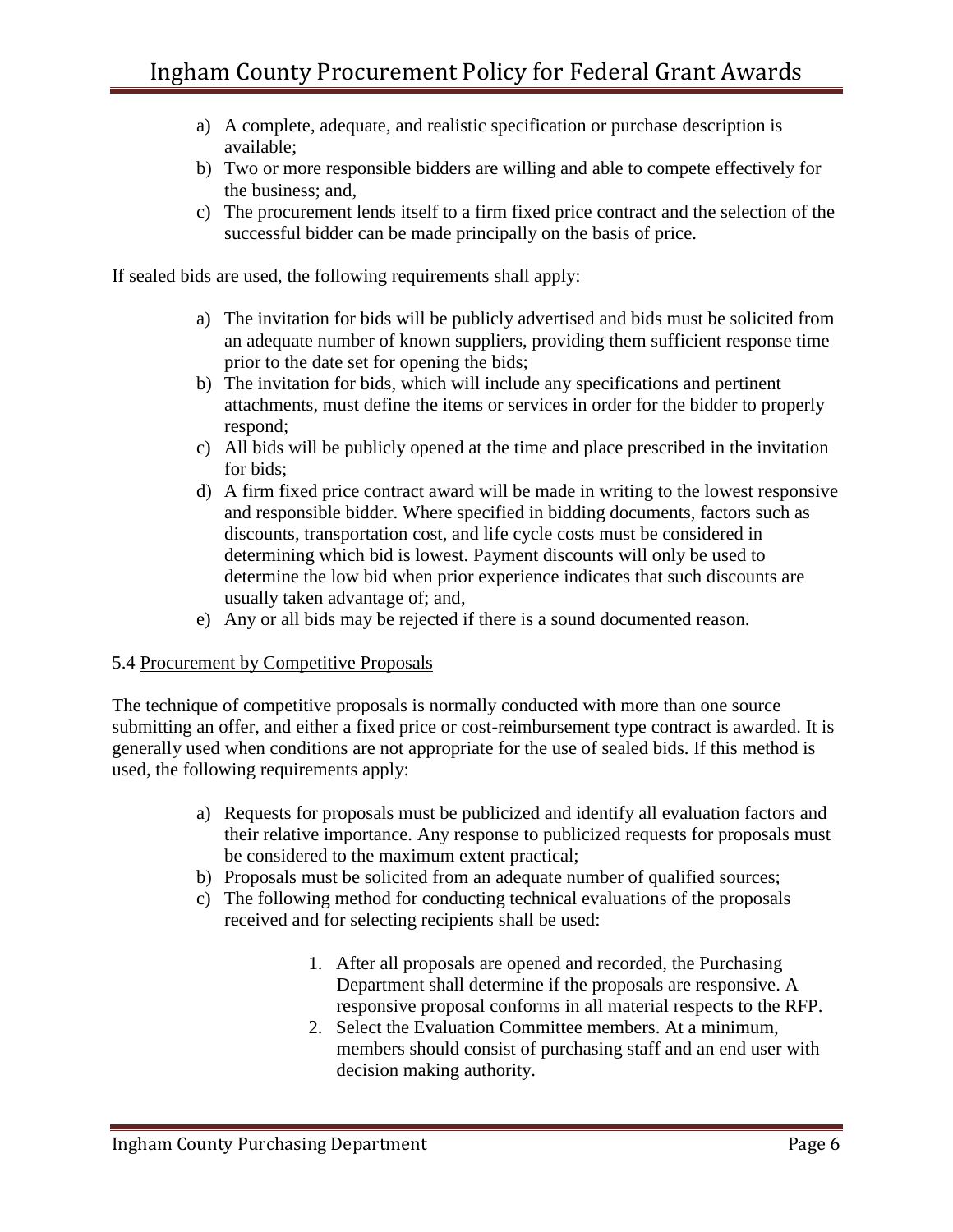- 3. Create a scoring matrix with weighted factors based on the evaluation criteria stated in the RFP.
- 4. Provide members with copies of the proposals and the scoring matrix.
- 5. Members individually review and score all proposals based on the criteria in the RFP. Include written justification for each scoring category.
- 6. Members submit scoring matrices and comments for each responsive proposal to the Purchasing Department.
- 7. The Purchasing Department compiles all the members' matrices to arrive at final scorings.
- 8. A meeting is scheduled with all members to discuss all aspects of the proposals and final scorings.
- 9. The members short-list the top candidates.
- 10. Schedule interviews, if necessary with top candidates.
- 11. Ask for Best and Final offers from top candidates (optional).
- 12. All members make a joint written recommendation. All scoring sheets, justification and rationale for the recommendation and any other variables that may have been considered are sent to the Purchasing Department.
- d) Any response that takes exception to any mandatory items in this proposal process may be rejected and not considered;
- e) Contracts must be awarded to the responsible firm whose proposal is most advantageous to the program, with price and other factors considered; and,
- f) Competitive proposal procedures may be used for qualifications-based procurement of architectural/engineering (A/E) professional services whereby competitors' qualifications are evaluated and the most qualified competitor is selected, subject to negotiation of fair and reasonable compensation. The method, where price is not used as a selection factor, can only be used in procurement of A/E professional services. It cannot be used to purchase other types of services though A/E firms are a potential source to perform the proposed effort.

# 5.5 Procurement by Noncompetitive Proposals

Procurement by noncompetitive proposals is procurement through solicitation of a proposal from only one source and may be used only when one or more of the following circumstances apply:

- a) The item is available only from a single source;
- b) The public exigency or emergency for the requirement will not permit a delay resulting from competitive solicitation;
- c) The federal awarding agency or pass-through entity expressly authorizes noncompetitive proposals in response to a written request from the non-federal entity; or
- d) After solicitation of a number of sources, competition is determined inadequate.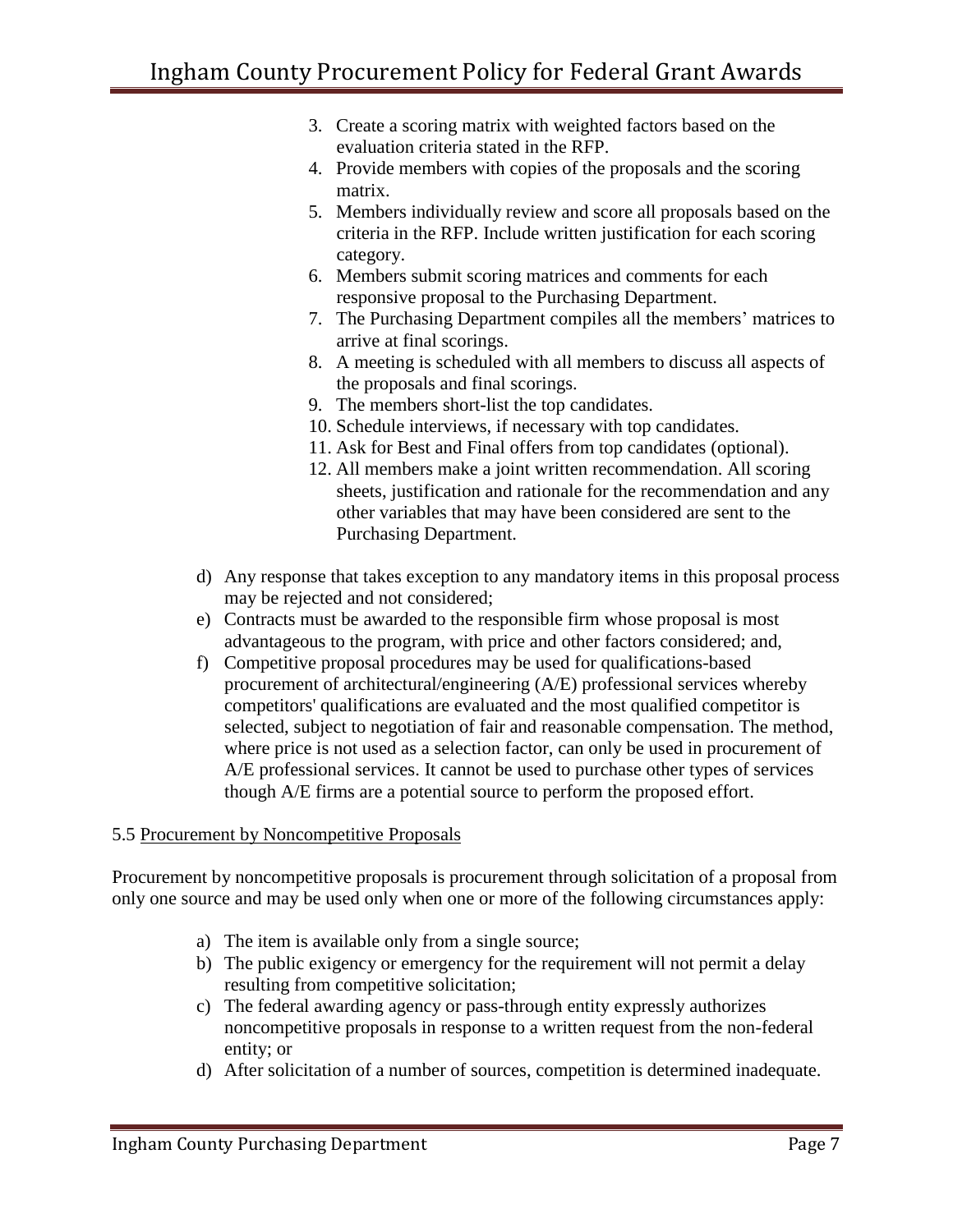#### **6.0 Contracting with Small and Minority Businesses, Women's Business Enterprises, and Labor Surplus Area (a place of high unemployment) Firms**

- 6.1 All necessary affirmative steps will be taken to assure that minority businesses, women's business enterprises, and labor surplus area firms are used when possible. Affirmative steps must include:
	- a) Placing qualified small and minority businesses and women's business enterprises on solicitation lists;
	- b) Assuring that small and minority businesses, and women's business enterprises are solicited whenever they are potential sources;
	- c) Dividing total requirements, when economically feasible, into smaller tasks or quantities to permit maximum participation by small and minority businesses, and women's business enterprises;
	- d) Establishing delivery schedules, where the requirement permits, which encourage participation by small and minority businesses, and women's business enterprises;
	- e) Using the services and assistance, as appropriate, of such organizations as the Small Business Administration and the Minority Business Development Agency of the Department of Commerce; and,
	- f) Requiring the prime contractor, if subcontracts are to be let, to take the affirmative steps listed in paragraphs (a) through (e) of this section.

#### **7.0 Procurement of Recovered Materials**

A non-federal entity that is a state agency or agency of a political subdivision of a state and its contractors must comply with section 6002 of the Solid Waste Disposal Act, as amended by the Resource Conservation and Recovery Act. The requirements of Section 6002 include procuring only items designated in guidelines of the Environmental Protection Agency (EPA) at 40 CFR part 247 that contain the highest percentage of recovered materials practicable, consistent with maintaining a satisfactory level of competition, where the purchase price of the item exceeds \$10,000 or the value of the quantity acquired by the preceding fiscal year exceeded \$10,000; procuring solid waste management services in a manner that maximizes energy and resource recovery; and establishing an affirmative procurement program for procurement of recovered materials identified in the EPA guidelines.

# **8.0 Contract Cost and Price**

- 8.1 A cost or price analysis shall be performed in connection with every procurement action in excess of the Simplified Acquisition Threshold (\$150,000) including contract modifications. The method and degree of analysis is dependent on the facts surrounding the particular procurement situation, but as a starting point, independent estimates shall be made prior to receiving bids or proposals.
- 8.2 Profit shall be negotiated as a separate element of the price for each contract in which there is no price competition and in all cases where cost analysis is performed. To establish a fair and reasonable profit, consideration must be given to the complexity of the work to be performed,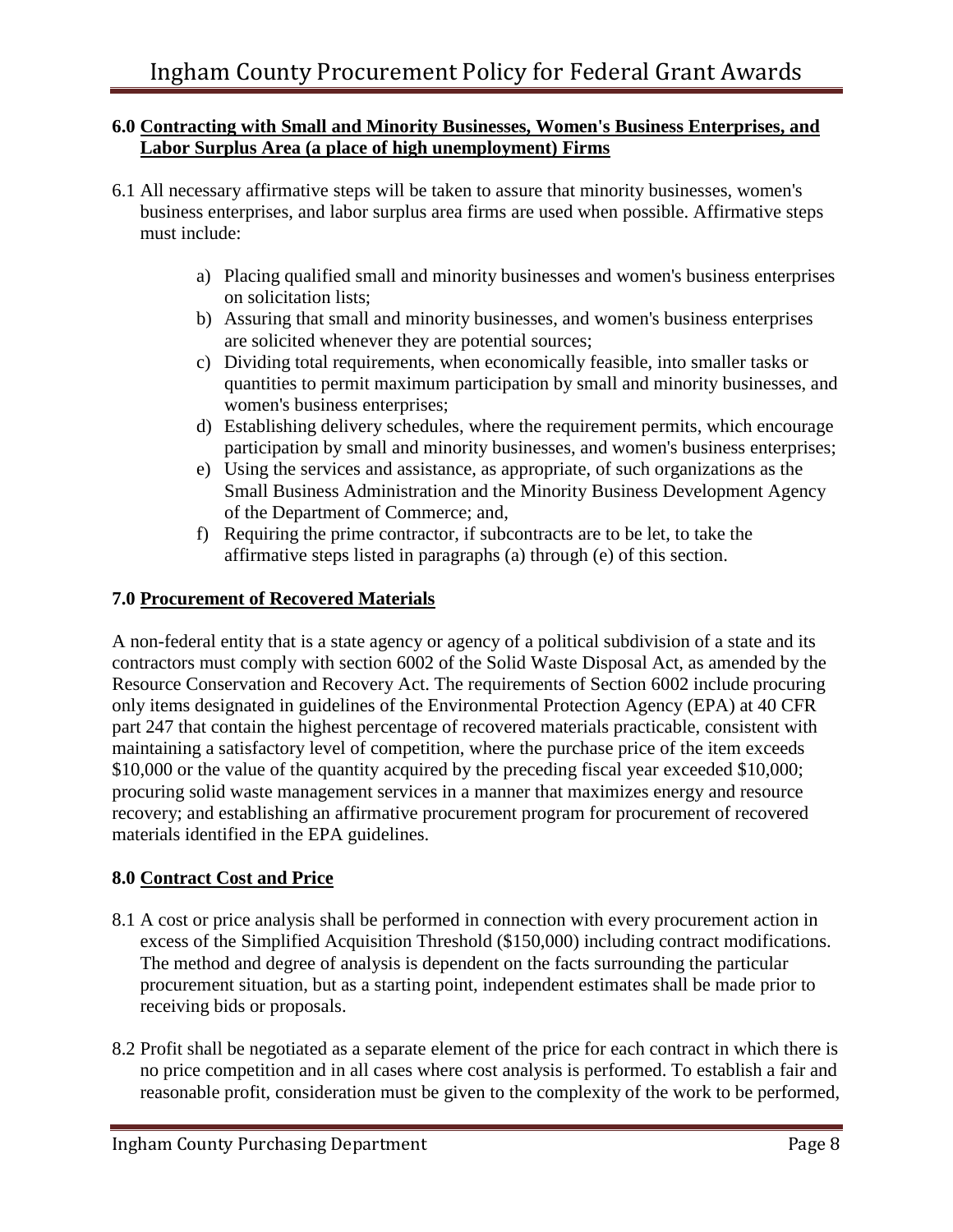the risk borne by the contractor, the contractor's investment, the amount of subcontracting, the quality of its record of past performance, and industry profit rates in the surrounding geographical area for similar work.

- 8.3 Costs or prices based on estimated costs for contracts under the federal award are allowable only to the extent that costs incurred or cost estimates included in negotiated prices would be allowable for the County under Subpart E—Cost Principles of Part 200 – Uniform Administrative Requirements, Cost Principles, and Audit Requirements for Federal Awards. The County may reference its own cost principles that comply with the federal cost principles.
- 8.4 The cost plus a percentage of cost and percentage of construction cost methods of contracting shall not be used.

#### **9.0 Federal Awarding Agency or Pass-through Entity Review**

- 9.1 The County shall make available, upon request of the federal awarding agency or passthrough entity, technical specifications on proposed procurements where the federal awarding agency or pass-through entity believes such review is needed to ensure that the item or service specified is the one being proposed for acquisition. This review generally will take place prior to the time the specification is incorporated into a solicitation document. However, if the County desires to have the review accomplished after a solicitation has been developed, the Federal awarding agency or pass-through entity may still review the specifications, with such review usually limited to the technical aspects of the proposed purchase.
- 9.2 The County will make available upon request, for the Federal awarding agency or passthrough entity pre-procurement review, procurement documents, such as requests for proposals or invitations for bids, or independent cost estimates, when:
	- a) Procurement procedures or operation fails to comply with the procurement standards in this part;
	- b) The procurement is expected to exceed the Simplified Acquisition Threshold (\$150,000) and is to be awarded without competition or only one bid or offer is received in response to a solicitation;
	- c) The procurement, which is expected to exceed the Simplified Acquisition Threshold (\$150,000), specifies a "brand name" product;
	- d) The proposed contract is more than the Simplified Acquisition Threshold (\$150,000) and is to be awarded to other than the apparent low bidder under a sealed bid procurement; or
	- e) A proposed contract modification changes the scope of a contract or increases the contract amount by more than the Simplified Acquisition Threshold (\$150,000).
- 9.3 The County is exempt from the pre-procurement review in paragraph (9.2) of this section if the federal awarding agency or pass-through entity determines that its procurement systems comply with the standards of this part.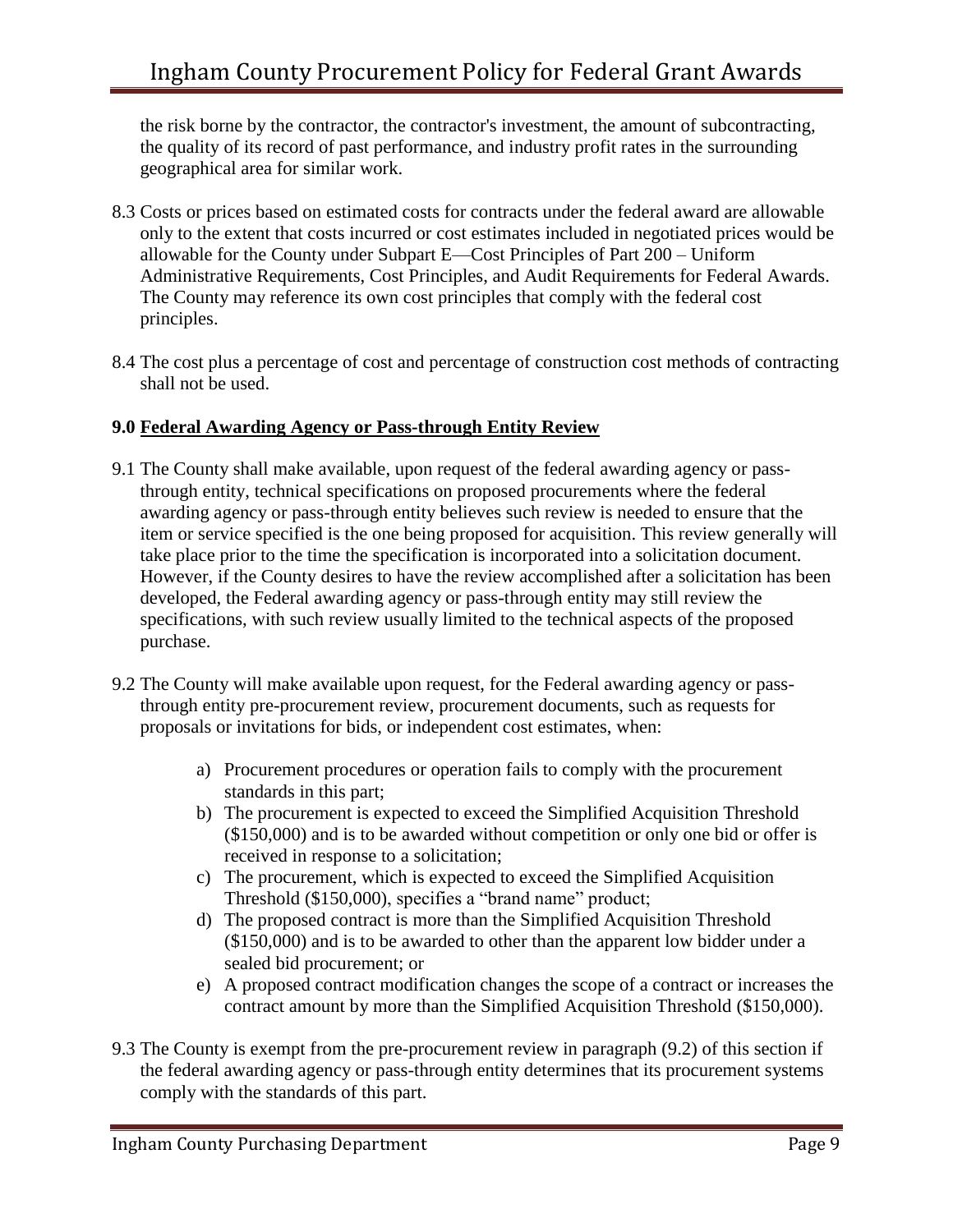- a) The County may request that its procurement system be reviewed by the federal awarding agency or pass-through entity to determine whether its system meets these standards in order for its system to be certified. Generally, these reviews must occur where there is continuous high-dollar funding, and third party contracts are awarded on a regular basis;
- b) The County may self-certify its procurement system. Such self-certification must not limit the federal awarding agency's right to survey the system. Under a selfcertification procedure, the federal awarding agency may rely on written assurances from the County that it is complying with these standards. The County must cite specific policies, procedures, regulations, or standards as being in compliance with these requirements and have its system available for review.

#### **10.0 Bonding Requirements**

For construction or facility improvement contracts or subcontracts exceeding the Simplified Acquisition Threshold (\$150,000), the federal awarding agency or pass-through entity may accept the bonding policy and requirements of the County provided that the federal awarding agency or pass-through entity has made a determination that the federal interest is adequately protected. If such a determination has not been made, the minimum requirements must be as follows:

- a) A bid guarantee from each bidder equivalent to five percent (5%) of the bid price. The "bid guarantee" must consist of a firm commitment such as a bid bond, certified check, or other negotiable instrument accompanying a bid as assurance that the bidder will, upon acceptance of the bid, execute such contractual documents as may be required within the time specified;
- b) A performance bond on the part of the contractor for 100 percent (100%) of the contract price. A "performance bond" is one executed in connection with a contract to secure fulfillment of all the contractor's obligations under such contract; and,
- c) A payment bond on the part of the contractor for 100 percent (100%) of the contract price. A "payment bond" is one executed in connection with a contract to assure payment as required by law of all persons supplying labor and material in the execution of the work provided for in the contract.

#### **11.0 Contract Provisions**

Contracts and solicitations must contain the applicable provisions described in Appendix II to Part 200—Contract Provisions for non-Federal Entity Contracts Under Federal Awards.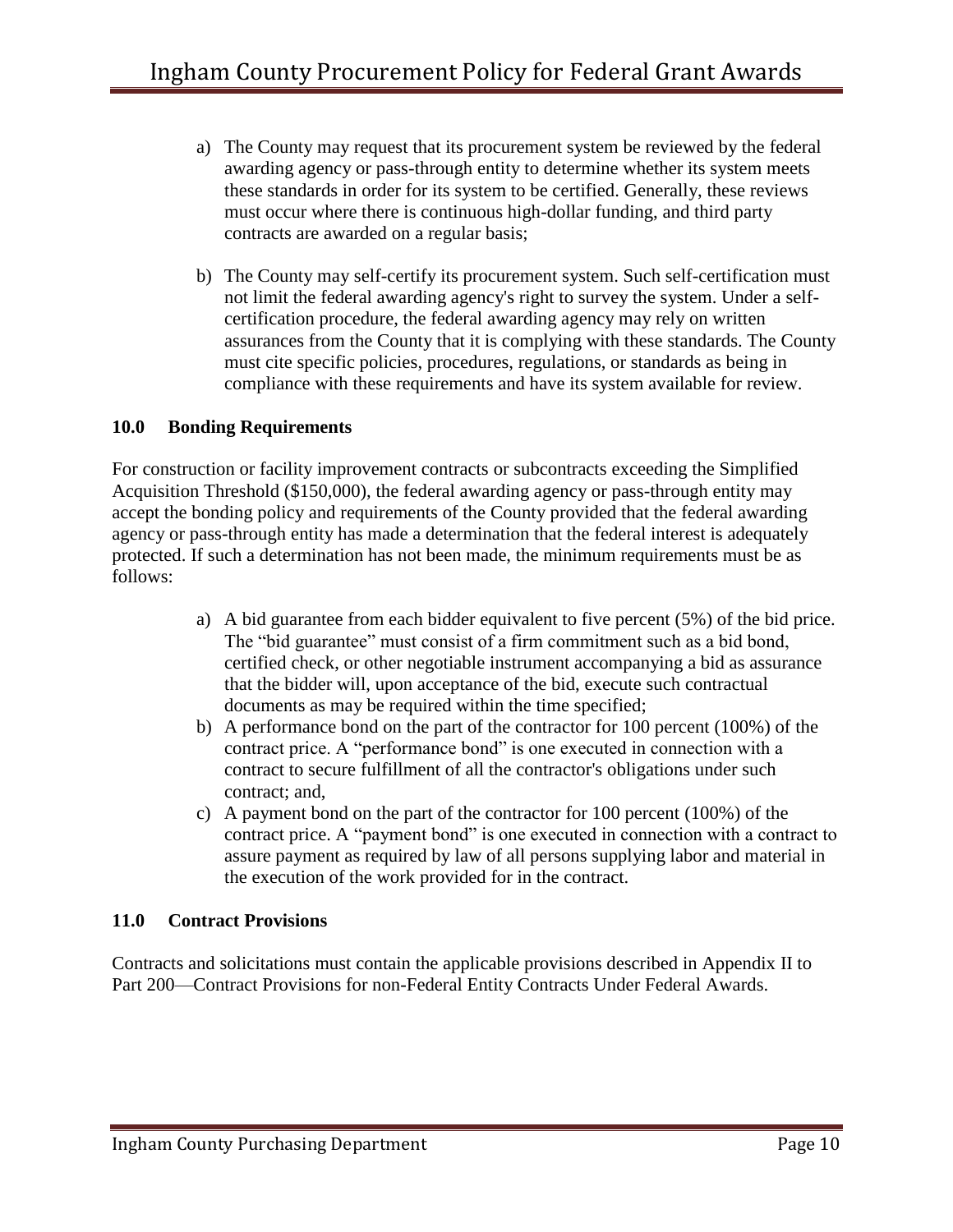#### 11.1 *Appendix II to Part 200—Contract Provisions for Non-Federal Entity Contracts Under Federal Awards*

*In addition to other provisions required by the Federal agency or non-Federal entity, all contracts made by the non-Federal entity under the Federal award must contain provisions covering the following, as applicable.*

(A) Contracts for more than the simplified acquisition threshold currently set at \$150,000, which is the inflation adjusted amount determined by the Civilian Agency Acquisition Council and the Defense Acquisition Regulations Council (Councils) as authorized by 41 U.S.C. 1908, must address administrative, contractual, or legal remedies in instances where contractors violate or breach contract terms, and provide for such sanctions and penalties as appropriate.

(B) All contracts in excess of \$10,000 must address termination for cause and for convenience by the non-Federal entity including the manner by which it will be effected and the basis for settlement.

(C) Equal Employment Opportunity. Except as otherwise provided under 41 CFR Part 60, all contracts that meet the definition of "Federally assisted construction contract" in 41 CFR Part 60-1.3 must include the equal opportunity clause provided under 41 CFR 60-1.4(b), in accordance with Executive Order 11246, "Equal Employment Opportunity" (30 FR 12319, 12935, 3 CFR Part, 1964-1965 Comp., p. 339), as amended by Executive Order 11375, "Amending Executive Order 11246 Relating to Equal Employment Opportunity," and implementing regulations at 41 CFR part 60, "Office of Federal Contract Compliance Programs, Equal Employment Opportunity, Department of Labor."

(D) Davis-Bacon Act, as amended (40 U.S.C. 3141-3148). When required by Federal program legislation, all prime construction contracts in excess of \$2,000 awarded by non-Federal entities must include a provision for compliance with the Davis-Bacon Act (40 U.S.C. 3141-3144, and 3146-3148) as supplemented by Department of Labor regulations (29 CFR Part 5, "Labor Standards Provisions Applicable to Contracts Covering Federally Financed and Assisted Construction"). In accordance with the statute, contractors must be required to pay wages to laborers and mechanics at a rate not less than the prevailing wages specified in a wage determination made by the Secretary of Labor. In addition, contractors must be required to pay wages not less than once a week. The non-Federal entity must place a copy of the current prevailing wage determination issued by the Department of Labor in each solicitation. The decision to award a contract or subcontract must be conditioned upon the acceptance of the wage determination. The non-Federal entity must report all suspected or reported violations to the Federal awarding agency. The contracts must also include a provision for compliance with the Copeland "Anti-Kickback" Act (40 U.S.C. 3145), as supplemented by Department of Labor regulations (29 CFR Part 3, "Contractors and Subcontractors on Public Building or Public Work Financed in Whole or in Part by Loans or Grants from the United States"). The Act provides that each contractor or subrecipient must be prohibited from inducing, by any means, any person employed in the construction, completion, or repair of public work, to give up any part of the compensation to which he or she is otherwise entitled. The non-Federal entity must report all suspected or reported violations to the Federal awarding agency.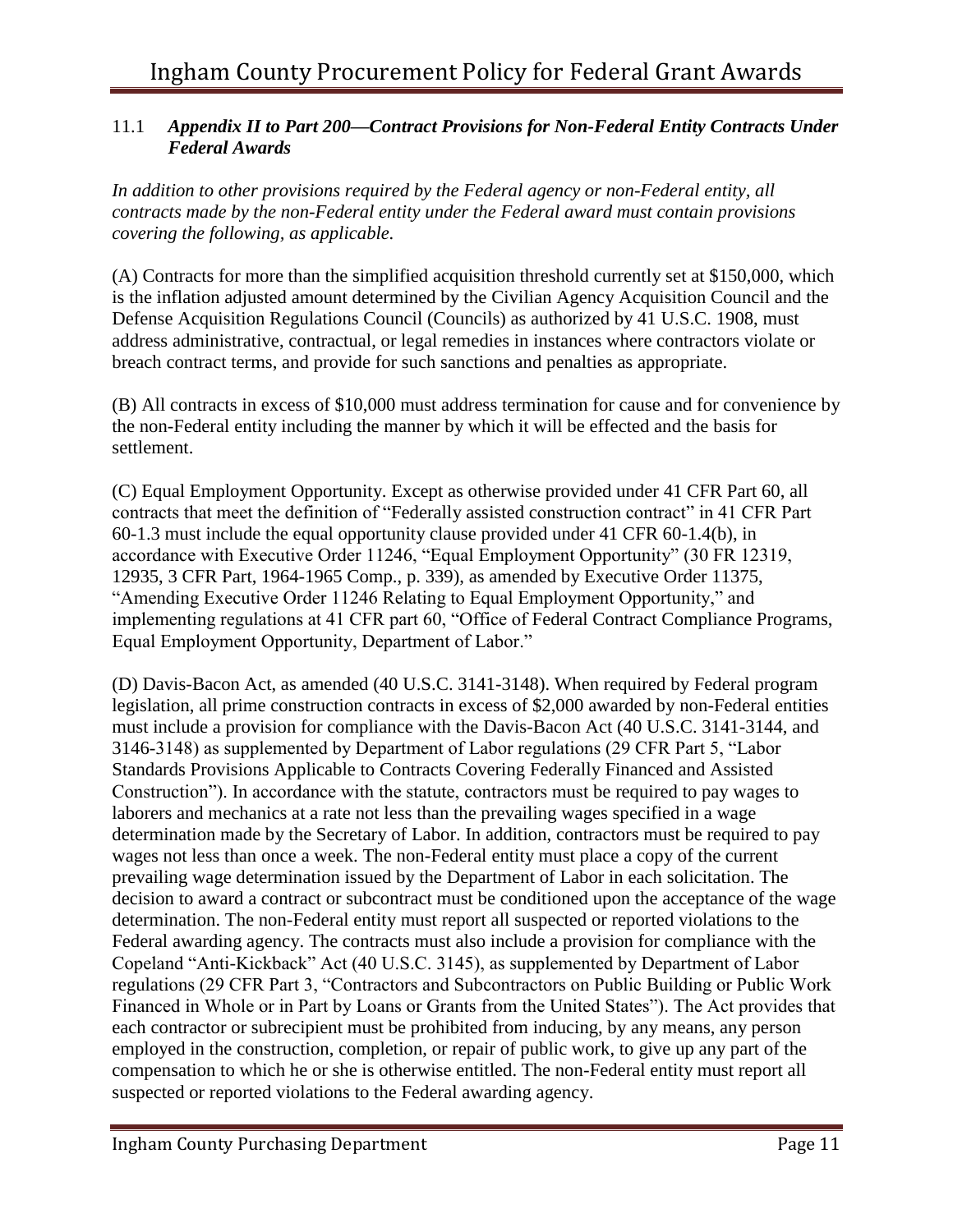(E) Contract Work Hours and Safety Standards Act (40 U.S.C. 3701-3708). Where applicable, all contracts awarded by the non-Federal entity in excess of \$100,000 that involve the employment of mechanics or laborers must include a provision for compliance with 40 U.S.C. 3702 and 3704, as supplemented by Department of Labor regulations (29 CFR Part 5). Under 40 U.S.C. 3702 of the Act, each contractor must be required to compute the wages of every mechanic and laborer on the basis of a standard work week of 40 hours. Work in excess of the standard work week is permissible provided that the worker is compensated at a rate of not less than one and a half times the basic rate of pay for all hours worked in excess of 40 hours in the work week. The requirements of 40 U.S.C. 3704 are applicable to construction work and provide that no laborer or mechanic must be required to work in surroundings or under working conditions which are unsanitary, hazardous or dangerous. These requirements do not apply to the purchases of supplies or materials or articles ordinarily available on the open market, or contracts for transportation or transmission of intelligence.

(F) Rights to Inventions Made Under a Contract or Agreement. If the Federal award meets the definition of "funding agreement" under 37 CFR §401.2 (a) and the recipient or subrecipient wishes to enter into a contract with a small business firm or nonprofit organization regarding the substitution of parties, assignment or performance of experimental, developmental, or research work under that "funding agreement," the recipient or subrecipient must comply with the requirements of 37 CFR Part 401, "Rights to Inventions Made by Nonprofit Organizations and Small Business Firms Under Government Grants, Contracts and Cooperative Agreements," and any implementing regulations issued by the awarding agency.

(G) Clean Air Act (42 U.S.C. 7401-7671q.) and the Federal Water Pollution Control Act (33 U.S.C. 1251-1387), as amended—Contracts and subgrants of amounts in excess of \$150,000 must contain a provision that requires the non-Federal award to agree to comply with all applicable standards, orders or regulations issued pursuant to the Clean Air Act (42 U.S.C. 7401- 7671q) and the Federal Water Pollution Control Act as amended (33 U.S.C. 1251-1387). Violations must be reported to the Federal awarding agency and the Regional Office of the Environmental Protection Agency (EPA).

(H) Mandatory standards and policies relating to energy efficiency which are contained in the state energy conservation plan issued in compliance with the Energy Policy and Conservation Act (42 U.S.C. 6201).

(I) Debarment and Suspension (Executive Orders 12549 and 12689)—A contract award (see 2 CFR 180.220) must not be made to parties listed on the governmentwide Excluded Parties List System in the System for Award Management (SAM), in accordance with the OMB guidelines at 2 CFR 180 that implement Executive Orders 12549 (3 CFR Part 1986 Comp., p. 189) and 12689 (3 CFR Part 1989 Comp., p. 235), "Debarment and Suspension." The Excluded Parties List System in SAM contains the names of parties debarred, suspended, or otherwise excluded by agencies, as well as parties declared ineligible under statutory or regulatory authority other than Executive Order 12549.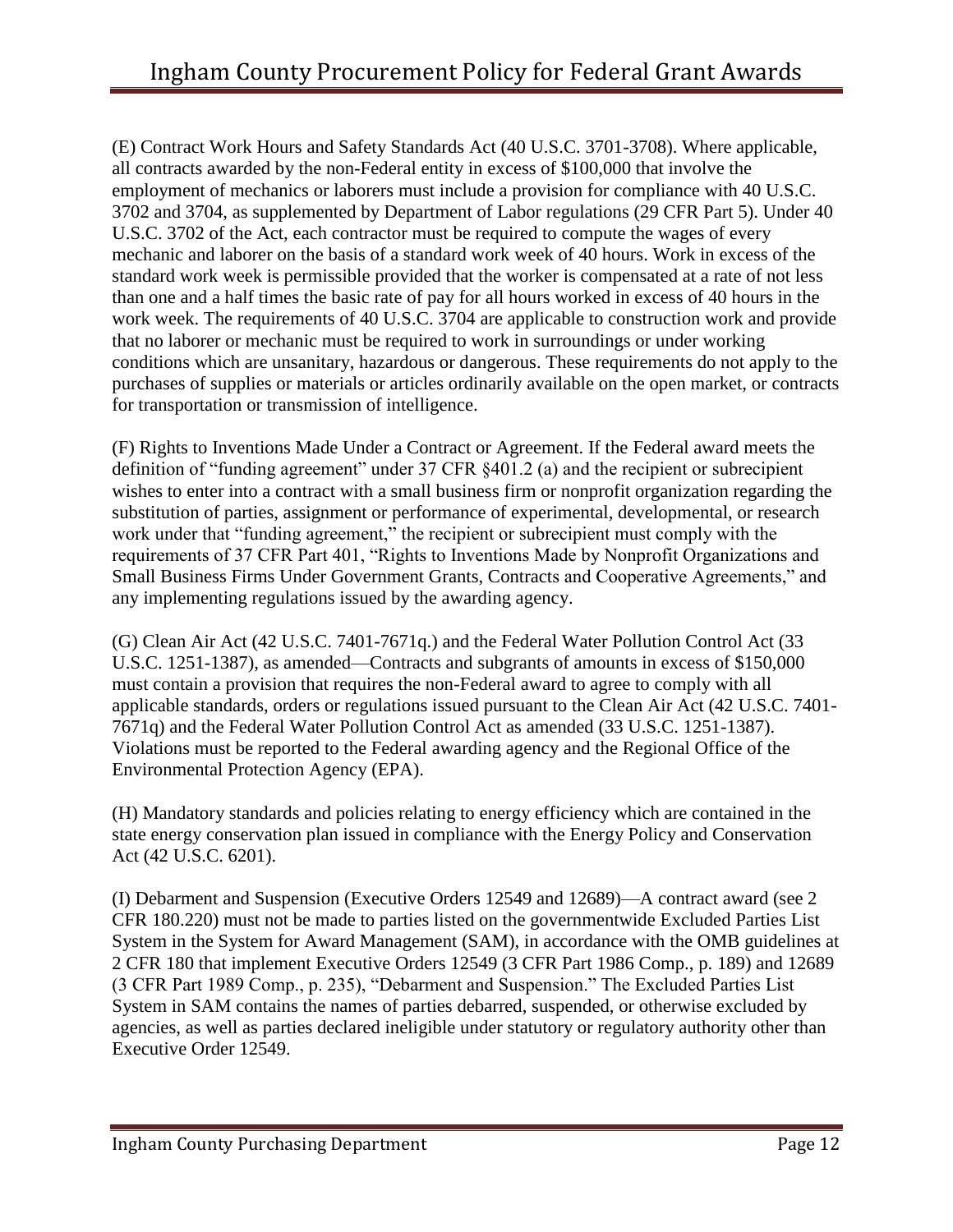(J) Byrd Anti-Lobbying Amendment (31 U.S.C. 1352)—Contractors that apply or bid for an award of \$100,000 or more must file the required certification. Each tier certifies to the tier above that it will not and has not used Federal appropriated funds to pay any person or organization for influencing or attempting to influence an officer or employee of any agency, a member of Congress, officer or employee of Congress, or an employee of a member of Congress in connection with obtaining any Federal contract, grant or any other award covered by 31 U.S.C. 1352. Each tier must also disclose any lobbying with non-Federal funds that takes place in connection with obtaining any Federal award. Such disclosures are forwarded from tier to tier up to the non-Federal award.

(K) See §200.322 Procurement of recovered materials.